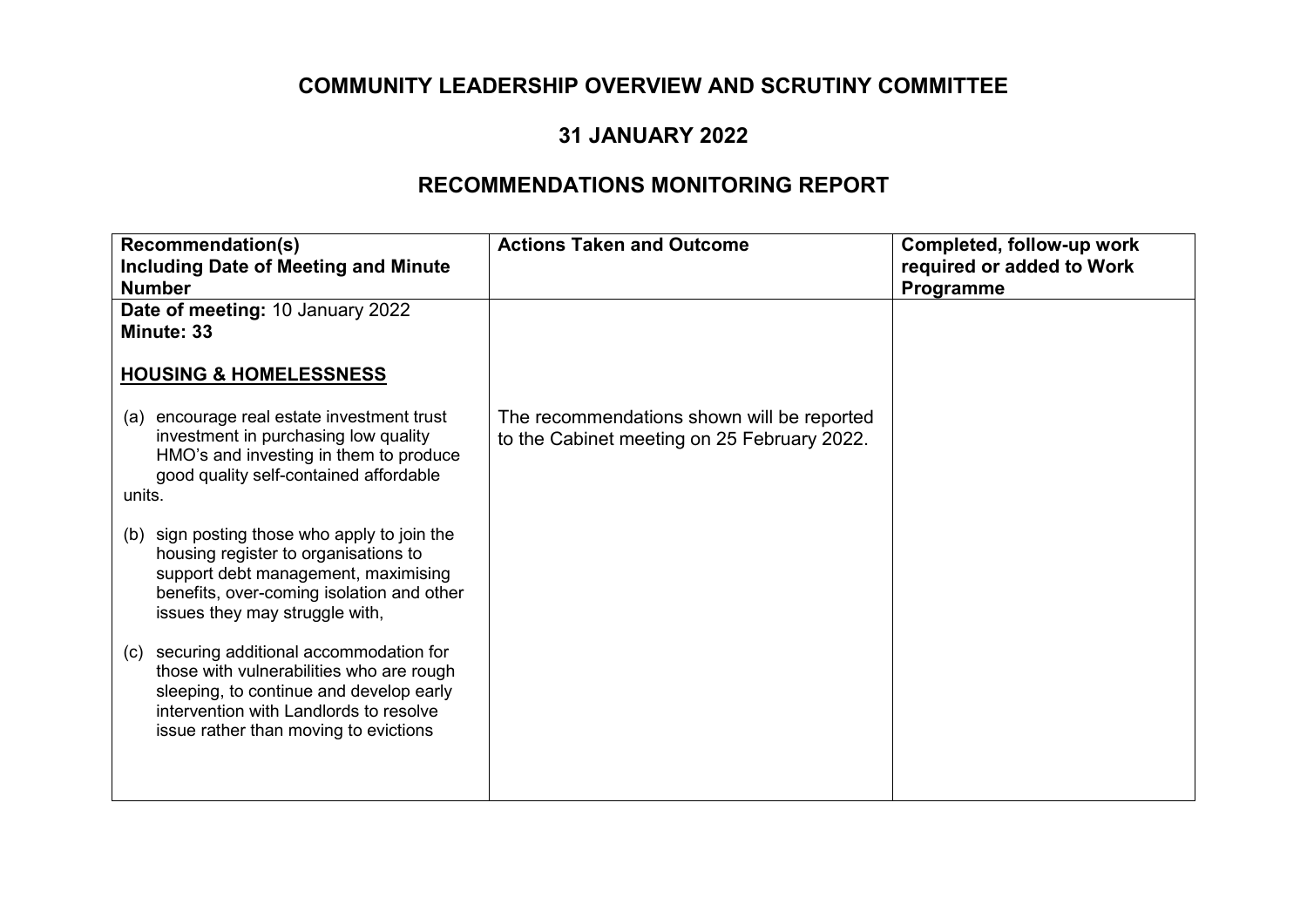### **31 JANUARY 2022**

| Date of meeting: 10 January 2022<br>Minute: 34                     |                                                                                                                                                                                                                                                                                                                                                                                                                                                                  |                                                                                           |  |
|--------------------------------------------------------------------|------------------------------------------------------------------------------------------------------------------------------------------------------------------------------------------------------------------------------------------------------------------------------------------------------------------------------------------------------------------------------------------------------------------------------------------------------------------|-------------------------------------------------------------------------------------------|--|
| <b>DEVELOPING HIGHLIGHT PRIORITY</b><br><b>ACTIONS FOR 2022/23</b> |                                                                                                                                                                                                                                                                                                                                                                                                                                                                  | The recommendations shown will be reported<br>to the Cabinet meeting on 25 February 2022. |  |
| 1.                                                                 | Delivering High Quality Services - Include<br>a further priority around enhancing the<br>public realm by investing in such areas as<br>weed control and measures to improve<br>public open space.                                                                                                                                                                                                                                                                |                                                                                           |  |
| 2.                                                                 | Growing and Inclusive Economy - within<br>the existing proposed highlight priority for<br>Town Centres in the District that the role of<br>towns such as Brightlingsea, Frinton-<br>Walton, Harwich and Manningtree in<br>supporting the economic wellbeing of the<br>District be recognised and measures to<br>enhance those Town Centres and further<br>improve their role in generating a vibrant<br>local Town Centre experience be included<br>for 2022/23. |                                                                                           |  |
| 3.                                                                 | Sustainable Communities - to include a<br>priority for tackling homelessness within<br>the measures discussed at the meeting<br>(Minute 32 above refers) with the relevant<br>milestones.                                                                                                                                                                                                                                                                        |                                                                                           |  |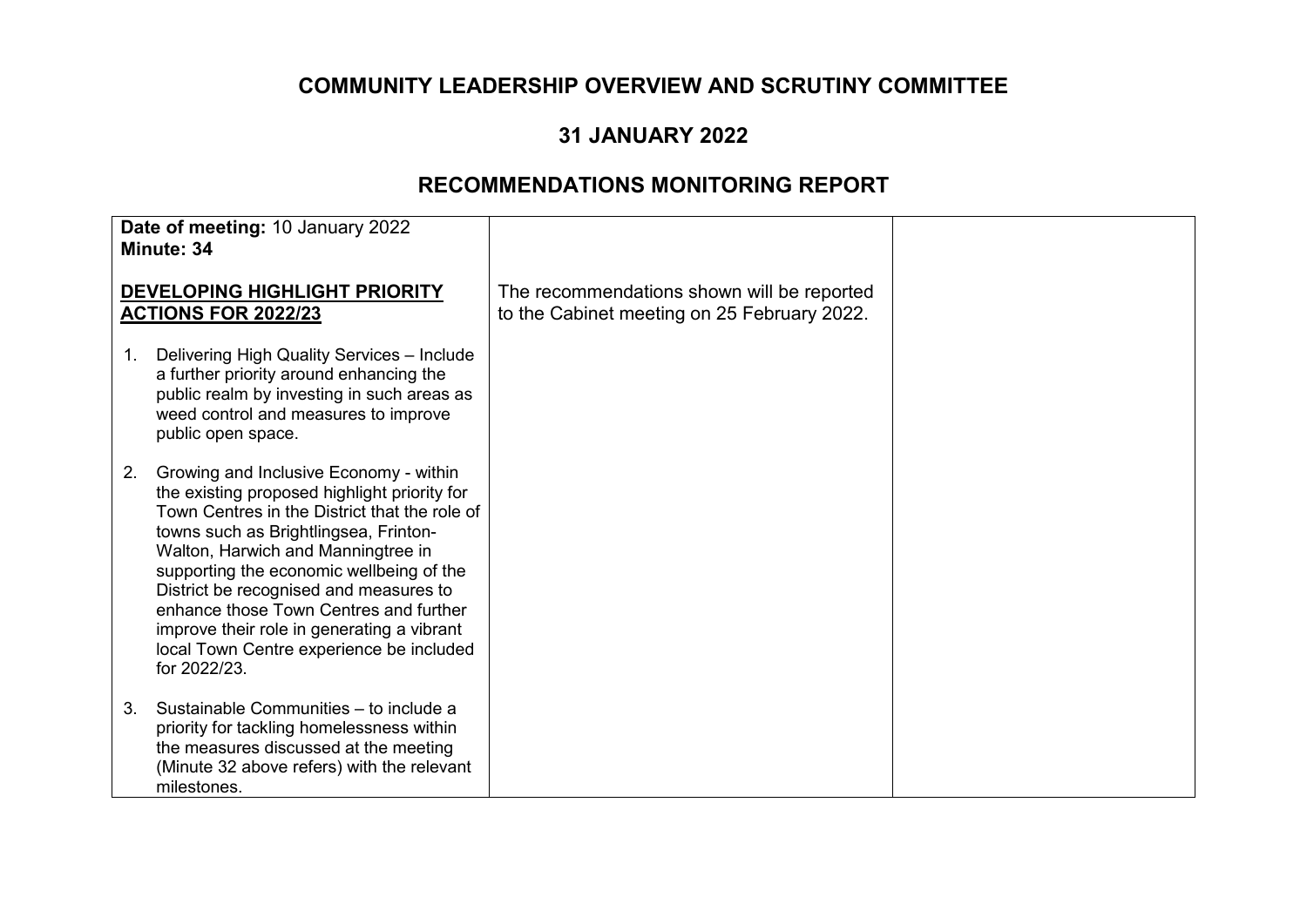### **31 JANUARY 2022**

| Community Leadership – measures to<br>4.<br>support the Sport and Leisure activities<br>across the district and to encourage<br>increased activity levels across a range of<br>the population district wide.                                                                                                                                                       |                                                                                                                                                                                                                                                                                                                                                                                                                              |  |
|--------------------------------------------------------------------------------------------------------------------------------------------------------------------------------------------------------------------------------------------------------------------------------------------------------------------------------------------------------------------|------------------------------------------------------------------------------------------------------------------------------------------------------------------------------------------------------------------------------------------------------------------------------------------------------------------------------------------------------------------------------------------------------------------------------|--|
| Date of meeting: 27 September 2021                                                                                                                                                                                                                                                                                                                                 |                                                                                                                                                                                                                                                                                                                                                                                                                              |  |
| Minute: 12<br><b>E-SCOOTERS</b><br>authorises representations to the<br>а.<br>Government's Department of Transport to<br>the effect that riders of E-Scooter be<br>required to wear safety helmets, that E-<br>Scooters be required to generate a low<br>level noise to make them audible for safety<br>reasons and that they are fitted with<br>indicator lights. | On the 12 November 2021, the Cabinet<br>(having considered the recommendation shown of<br>this Committee), RESOLVED that the<br>recommendation be noted and that the following<br>response of the Partnerships Portfolio Holder be<br>endorsed.<br>endorse the Committee's recommendations<br>"L<br>that representations be made to the Department<br>Transport<br>for<br>specified<br>safety<br>оf<br>the<br>improvements." |  |
| Date of meeting: 30 November 2020<br>Minute: 6<br><b>THE HEALTH PROVISION AND CARE</b><br><b>RESPONSE</b>                                                                                                                                                                                                                                                          | On 19 February 2021, the Cabinet noted the<br>recommendations of the Community Leadership<br>Overview and Scrutiny Committee and<br>RESOLVED that the recommendations be noted<br>and that the following response of the Partnerships<br>Portfolio Holder be endorsed:-                                                                                                                                                      |  |